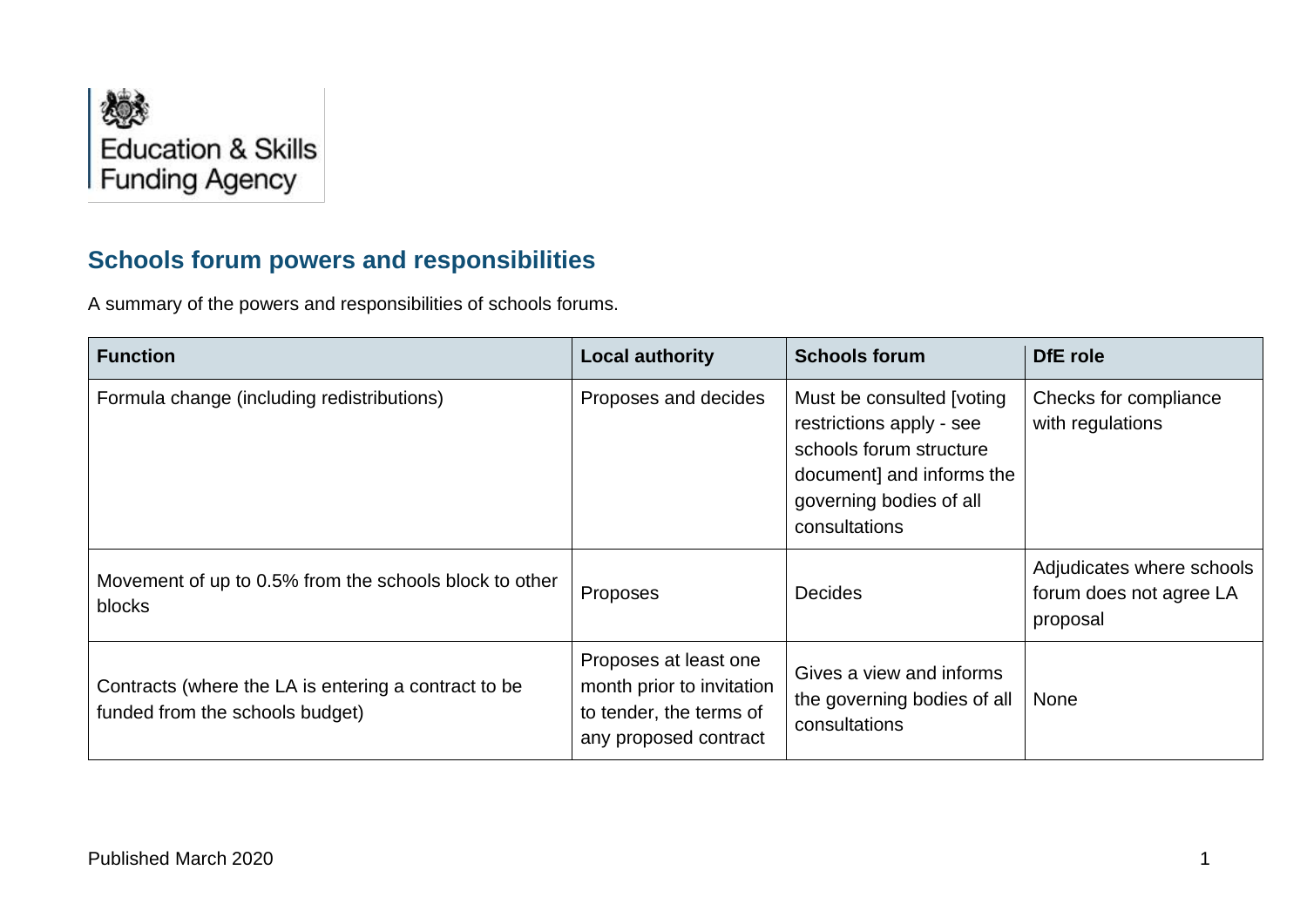| <b>Function</b>                                                                                                                                                                                                                                                                                                                                                                                                                                                                                                                                                                     | <b>Local authority</b>                                        | <b>Schools forum</b>                                                     | DfE role                                  |
|-------------------------------------------------------------------------------------------------------------------------------------------------------------------------------------------------------------------------------------------------------------------------------------------------------------------------------------------------------------------------------------------------------------------------------------------------------------------------------------------------------------------------------------------------------------------------------------|---------------------------------------------------------------|--------------------------------------------------------------------------|-------------------------------------------|
| Financial issues relating to:<br>arrangements for pupils with special educational<br>needs, in particular the places to be<br>commissioned by the LA and schools and the<br>arrangements for paying top-up funding<br>arrangements for use of pupil referral units and<br>the education of children otherwise than at<br>school, in particular the places to be<br>commissioned by the LA and schools and the<br>arrangements for paying top-up funding<br>arrangements for early years provision<br>administration arrangements for the allocation of<br>central government grants | Consults annually                                             | Gives a view and informs<br>the governing bodies of all<br>consultations | <b>None</b>                               |
| Minimum funding guarantee (MFG)                                                                                                                                                                                                                                                                                                                                                                                                                                                                                                                                                     | Proposes any<br>exclusions from MFG<br>for application to DfE | Gives a view                                                             | Approval to application for<br>exclusions |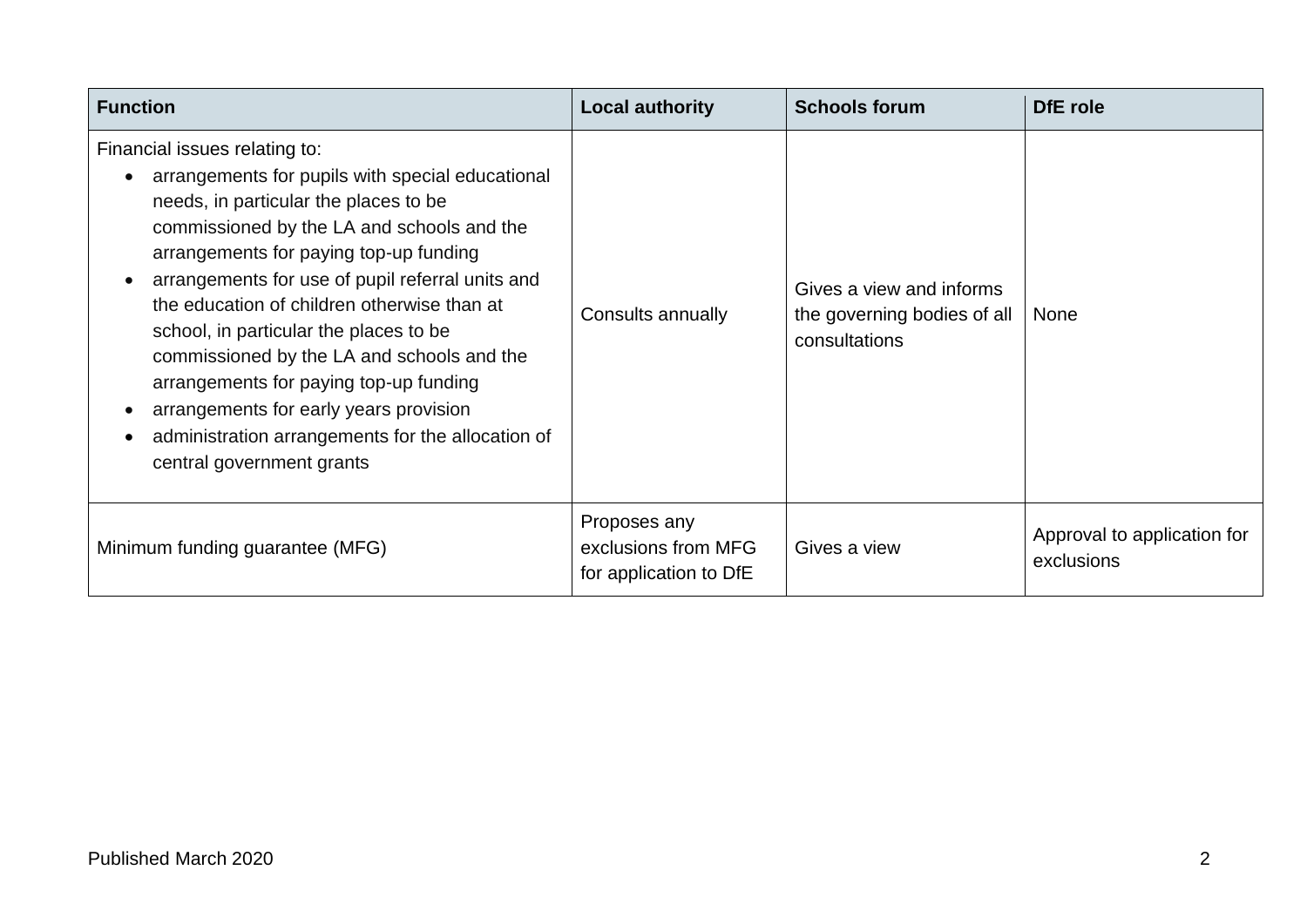| <b>Function</b>                                                                                                                                                                                                                                                                                                                                  | <b>Local authority</b> | <b>Schools forum</b>                                                                                                                                                      | <b>DfE</b> role                                                      |
|--------------------------------------------------------------------------------------------------------------------------------------------------------------------------------------------------------------------------------------------------------------------------------------------------------------------------------------------------|------------------------|---------------------------------------------------------------------------------------------------------------------------------------------------------------------------|----------------------------------------------------------------------|
| De-delegation for mainstream maintained schools for:<br>contingencies<br>administration of free school meals<br>insurance<br>licences/subscriptions<br>staff costs - supply cover<br>support for minority ethnic pupils/underachieving<br>groups<br>behaviour support services<br>$\bullet$<br>library and museum services<br>School improvement | Proposes               | Maintained primary and<br>secondary school member<br>representatives will decide<br>for their phase. Middle<br>schools are treated<br>according to their deemed<br>status | Will adjudicate where<br>schools forum does not<br>agree LA proposal |
| <b>General Duties for maintained schools</b><br>Contribution to responsibilities that local<br>authorities hold for maintained schools (please<br>see <b>operational guide</b> for more information)                                                                                                                                             | Proposes               | Would be decided by the<br>relevant maintained<br>school members (primary,<br>secondary, special and<br>PRU).                                                             | Adjudicates where schools<br>forum does not agree LA<br>proposal     |
| Central spend on and the criteria for allocating funding<br>from:<br>funding for significant pre-16 pupil growth,<br>including new schools set up to meet basic need,<br>whether maintained or academy                                                                                                                                           | Proposes               | <b>Decides</b>                                                                                                                                                            | Adjudicates where schools<br>forum does not agree LA<br>proposal     |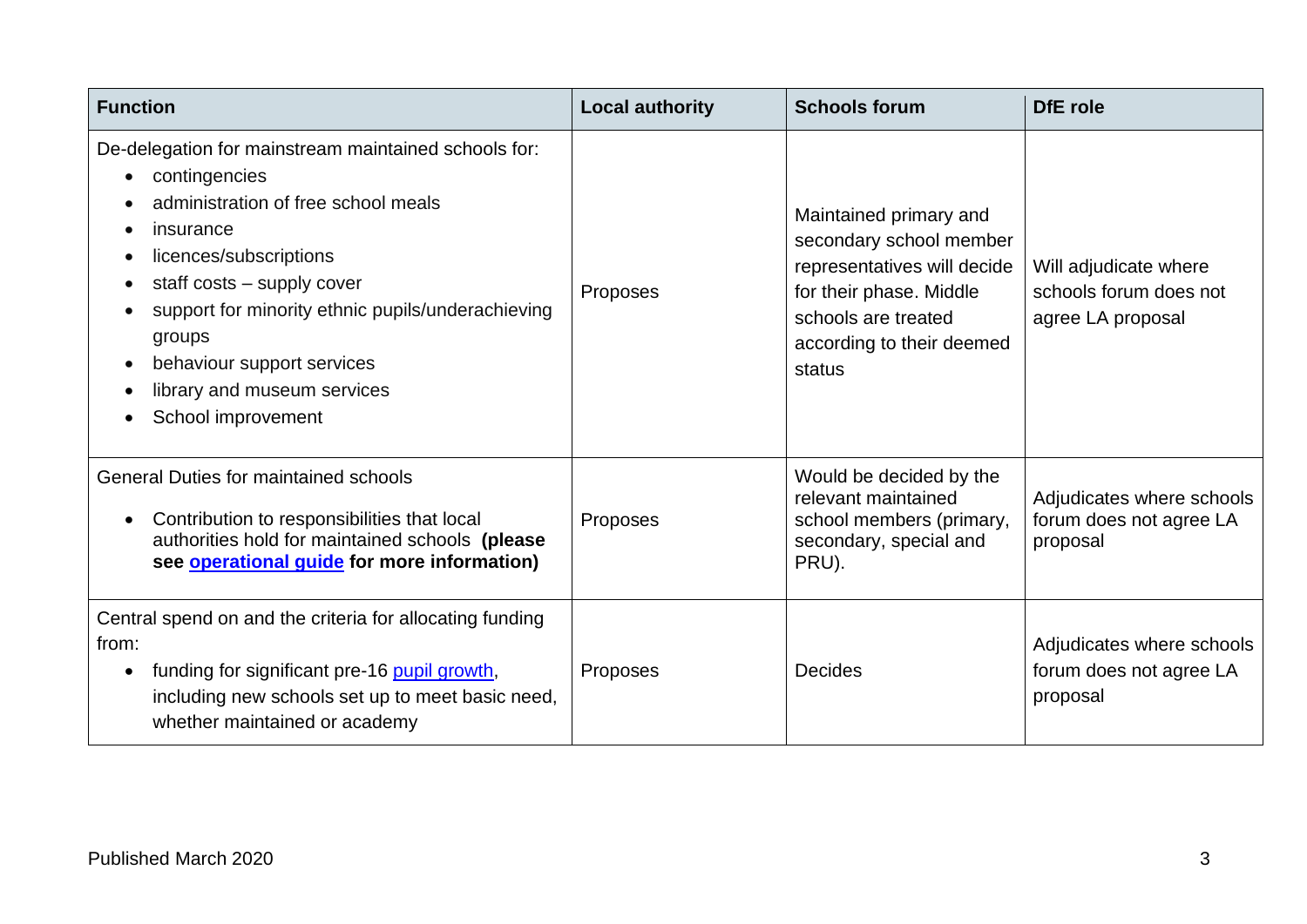| <b>Function</b>                                                                                                               | <b>Local authority</b>         | <b>Schools forum</b>  | <b>DfE</b> role           |
|-------------------------------------------------------------------------------------------------------------------------------|--------------------------------|-----------------------|---------------------------|
| funding for good or outstanding schools with<br>falling rolls where growth in pupil numbers is<br>expected within three years |                                |                       |                           |
| Central spend on:                                                                                                             |                                |                       |                           |
| early years block provision                                                                                                   |                                |                       |                           |
| funding to enable all schools to meet the infant<br>class size requirement                                                    |                                |                       |                           |
| back-pay for equal pay claims<br>$\bullet$                                                                                    |                                |                       |                           |
| remission of boarding fees at maintained schools                                                                              |                                |                       | Adjudicates where schools |
| and academies                                                                                                                 | Proposes                       | <b>Decides</b>        | forum does not agree LA   |
| places in independent schools for non-SEN<br>pupils                                                                           |                                |                       | proposal                  |
| admissions                                                                                                                    |                                |                       |                           |
| servicing of schools forum                                                                                                    |                                |                       |                           |
| Contribution to responsibilities that local                                                                                   |                                |                       |                           |
| authorities hold for all schools                                                                                              |                                |                       |                           |
| Central spend on:                                                                                                             | Proposes up to the             |                       |                           |
| capital expenditure funded from revenue -                                                                                     | value committed in the         |                       |                           |
| projects must have been planned and decided on                                                                                | previous financial year        |                       | Adjudicates where schools |
| prior to April 2013 so no new projects can be                                                                                 | and where expenditure          | Decides for each line | forum does not agree LA   |
| charged                                                                                                                       | has already been<br>committed. |                       | proposal                  |
| contribution to combined budgets - this is where<br>the schools forum agreed prior to April 2013 a                            |                                |                       |                           |
|                                                                                                                               |                                |                       |                           |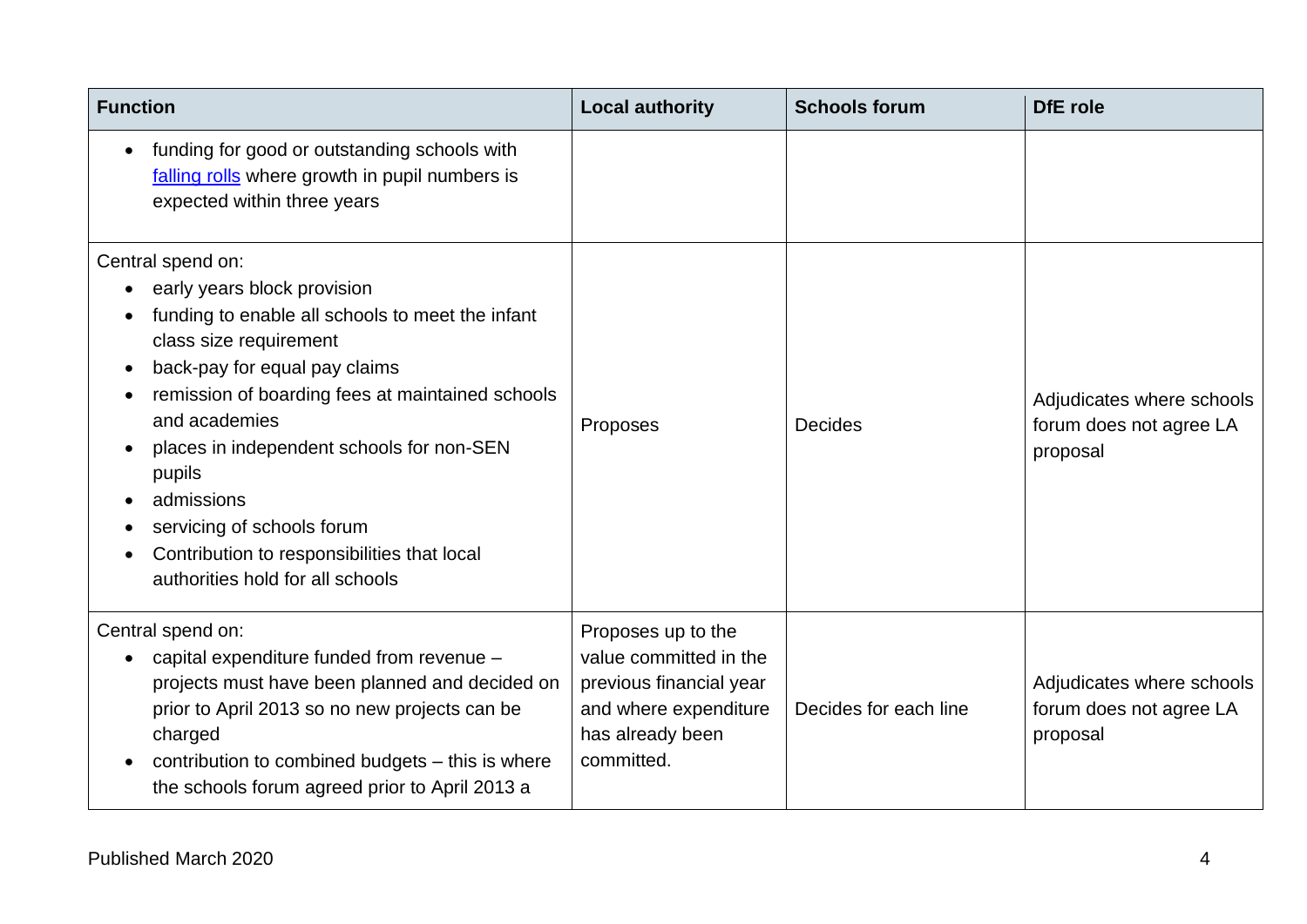| <b>Function</b>                                                                                                                                                                                                                                                                                                                                                                                  | <b>Local authority</b>                                                         | <b>Schools forum</b>                                               | DfE role                                                         |
|--------------------------------------------------------------------------------------------------------------------------------------------------------------------------------------------------------------------------------------------------------------------------------------------------------------------------------------------------------------------------------------------------|--------------------------------------------------------------------------------|--------------------------------------------------------------------|------------------------------------------------------------------|
| contribution from the schools budget to services<br>which would otherwise be funded from other<br>sources<br>existing termination of employment costs (costs<br>for specific individuals must have been approved<br>prior to April 2013 so no new redundancy costs<br>can be charged)<br>prudential borrowing costs – the commitment<br>$\bullet$<br>must have been approved prior to April 2013 | Read establishing local<br>authority DSG<br>baselines for more<br>information. |                                                                    |                                                                  |
| Central spend on:<br>high needs block provision<br>central licences negotiated by the Secretary of<br><b>State</b>                                                                                                                                                                                                                                                                               | <b>Decides</b>                                                                 | None, but good practice to<br>inform forum                         | <b>None</b>                                                      |
| Scheme of financial management changes                                                                                                                                                                                                                                                                                                                                                           | Proposes and consults<br>the governing body and<br>Head of every school        | Approves (schools<br>members only)                                 | Adjudicates where schools<br>forum does not agree LA<br>proposal |
| Membership: length of office of members                                                                                                                                                                                                                                                                                                                                                          | <b>Decides</b>                                                                 | None (but good practice<br>would suggest that they<br>gave a view) | <b>None</b>                                                      |
| Voting procedures                                                                                                                                                                                                                                                                                                                                                                                | None                                                                           | Determine voting<br>procedures                                     | None                                                             |